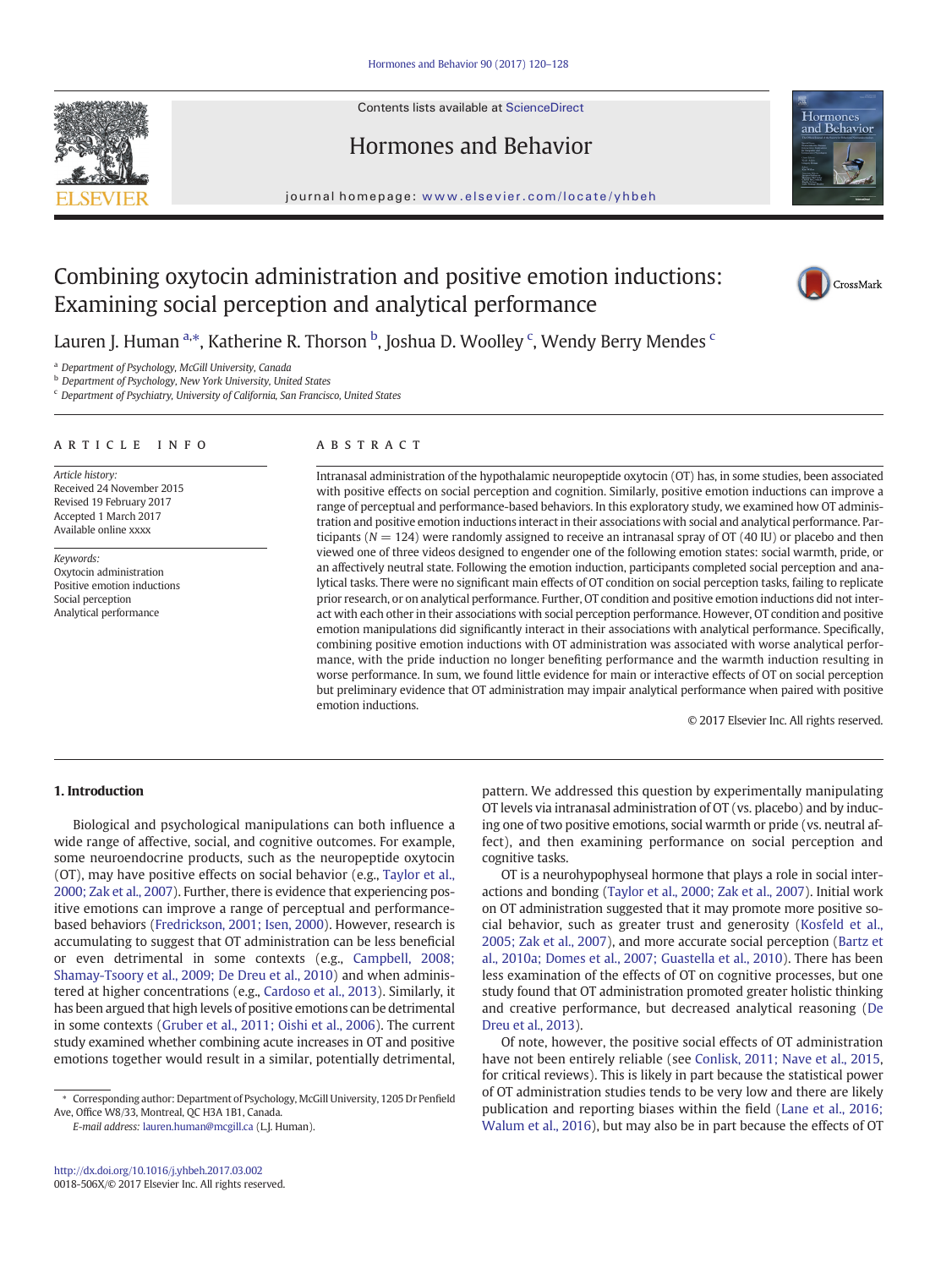<span id="page-1-0"></span>administration may be highly context-dependent [\(Bartz et al., 2011;](#page-8-0) [Bakermans-Kranenburg and Van IJzendoorn, 2013; Guastella and](#page-8-0) [MacLeod, 2012; Van IJzendoorn and Bakermans-Kranenburg, 2012](#page-8-0)). For example, OT administration has been shown to selectively improve the accuracy of social perception for men who are less socially proficient [\(Bartz et al., 2010a](#page-8-0)) and on more difficult social perception items [\(Domes et al., 2007](#page-8-0)). There is also evidence that OT administration is more beneficial for people with alexithymia (Luminet et al., 2011), autism and Asperger's disorders ([Andari et al., 2010; Guastella et al.,](#page-8-0) [2010; Hollander et al., 2007\)](#page-8-0), and schizophrenia (Woolley et al., 2014). Further, OT administration has been found to have antisocial effects in negative social contexts, such as those that involve conflict (e.g., [De Dreu et al., 2010\)](#page-8-0). It remains unclear, however, whether and how OT administration would interact with experimentally induced positive social-emotional states to influence behavior and cognition, such as social perception and analytical thinking.

A large body of work has examined how emotion inductions influence a host of social and cognitive outcomes. In particular, positive emotion inductions can broaden mind-sets ([Fredrickson, 2001](#page-8-0)), resulting in more flexible, creative solutions [\(Isen, 2000](#page-8-0)) and improve performance on social perception tasks, analytical problem solving tasks, and decision-making (see [Isen, 2000](#page-8-0) for review; Reed and Aspinwall, 1998). These effects appear to be due, in part, to increased motivation [\(Forgas and Vargas, 2000](#page-8-0)). In the current study, we compared two positive emotion inductions: social warmth, which may be more other-focused and socially engaging, and pride, which may be more self-focused and socially disengaging [\(Kitayama et al., 2006\)](#page-8-0). Given that OT administration is argued to be particularly relevant to social processes, it is possible that potential interactive effects would be stronger for emotions such as social warmth than pride. Alternatively, if the broadening and motivating effects of positive emotions have similar effects on social and analytical outcomes, we may not see emotion-specific effects.

How might OT administration and positive emotion inductions interact with each other? On the one hand, it is plausible that combining OT administration with positive emotion states would accrue additive benefits. Indeed, there is some evidence that OT administration can be beneficial in more positive contexts. For example, individuals with more supportive family backgrounds have more positive social responses to OT administration (e.g., [Bartz et al., 2010b; Van IJzendoorn](#page-8-0) [et al., 2011](#page-8-0)). Further, individuals in a more supportive social context experience greater stress-reducing effects after OT administration [\(Heinrichs et al., 2003](#page-8-0)) and those lower in loneliness demonstrate better cardiac control after receiving OT administration (Norman et al., 2011). There is also evidence that OT administration can have adverse consequences for those who tend to experience more negative emotional states, such as those with elevated levels of depression [\(Ellenbogen et al., 2013](#page-8-0)) and major depressive disorder (MacDonald et al., 2013). Thus, it is possible that OT administration and positive emotion inductions combined could be more beneficial for social and cognitive outcomes than either OT administration or positive emotion inductions alone.

On the other hand, it is possible that positive emotion inductions combined with OT administration could be detrimental. Indeed, there are studies that underscore the limits of beneficial effects of very high levels of positive emotion (see [Gruber et al., 2011; Oishi et al., 2006](#page-8-0)). For example, while moderate levels of positive emotion can promote creativity, very high levels do not ([Davis, 2008](#page-8-0)). Further, moderate levels of happiness are associated with more successful achievement outcomes than very high levels of happiness (Oishi et al., 2006). Similarly, recent dose response work has found that at with higher dosages of intranasal OT there is less attenuation of cortisol reactivity to physical stress [\(Cardoso et al., 2013](#page-8-0)) and less effective enhancement of the positive valence engendered by social memories [\(Cardoso et al., 2014\)](#page-8-0). Further, women, who tend to be higher in endogenous levels of OT [\(Altemus et al., 1999\)](#page-8-0), sometimes show more negative responses to OT administration. For example, OT administration (vs. placebo) in

women has been shown to decrease neural activity in regions associated with social bonding and reward (Rilling et al., 2014) and enhance anger following social evaluation (Kubzansky et al., 2012).

Overall, then, both positive emotions and OT may be less beneficial or even detrimental at high levels. In turn, it is possible that combining OT administration with positive emotion inductions would have similarly detrimental effects on social and cognitive outcomes. In the first study that we are aware of to do so, we test this possibility by experimentally manipulating both OT administration and positive emotions, to examine their independent and interactive effects on both social perception and analytical performance.

#### 2. Method

# 2.1. Overview

In the current study, participants received a single intranasal dose of either OT (40 IU) or placebo in a double-blind, randomized design. Orthogonal to the OT/placebo manipulation, participants were randomly assigned to one of three emotion inductions: social warmth, pride, or a neutral affect (control) condition. Participants reported their positive affect prior to and after the positive emotion inductions and then completed two social perception tasks and an analytical performance measure.

# 2.2. Participants and design

Participants between the ages of 18 and 35 who spoke English as their first language were recruited from the San Francisco community through flyers and advertisements on Craigslist. Prior to scheduling a lab appointment, participants were pre-screened and excluded if they were pregnant, lactating, or in poor mental or physical health.<sup>1</sup> A total of 126 participants arrived for their lab appointment, of which 2 chose to discontinue their participation due to discomfort from the nasal spray. The final dataset included 124 participants (60 female, 64 male;  $M_{age} = 24.99$ ,  $SD_{age} = 4.11$ ), although there were additional missing data on individual items due to lack of participant response, technical difficulties, or experimenter error. Upon arrival, participants were randomly assigned to a 2 (intranasal spray: oxytocin administration vs. placebo, double-blind)  $\times$  3 (emotion induction: social warmth vs. pride vs. neutral) between subjects design. The gender distribution was similar across conditions (see [Table 1](#page-3-0) for a full breakdown by condition). FDA approval (IND #111906) was obtained for the use of oxytocin and all study procedures were approved by the University of California San Francisco Committee for Human Research.

#### 2.3. Procedure

## 2.3.1. Arrival and nasal spray administration

Upon arrival at the lab, participants were given a brief overview of the procedure and informed consent was obtained (see [Fig. 1](#page-3-0) for an overview of the study procedures timeline). The experimenter then confirmed a negative test for pregnancy for all female participants via a urine sample. Next, participants were taught how to self-administer

<sup>1</sup> These data come from a larger project that also assessed individual differences and other outcome measures in the lab. Analyses with these individual difference measures and other outcome variables can be found elsewhere [\(Human et al., 2016](#page-8-0)) and do not overlap with or influence the results presented in the current manuscript. Specifically, Human et al., examined the interactive effects between OT administration and extraversion on social connection and prosocial tendencies – extraversion did not significantly interact with OT administration or positive emotion inductions in its associations with the dependent variables examined in the current manuscript and controlling for extraversion does not alter the results of the current manuscript. In addition, the positive emotion inductions did not significantly relate to or interact with extraversion or OT administration in their associations with the dependent variables in [Human et al., 2016.](#page-8-0) Additional details can be found in the online supplemental materials corresponding to [Human et al., 2016](#page-8-0): [http://](http://spp.sagepub.com/content/7/7/735/suppl/DC1) [spp.sagepub.com/content/7/7/735/suppl/DC1.](http://spp.sagepub.com/content/7/7/735/suppl/DC1)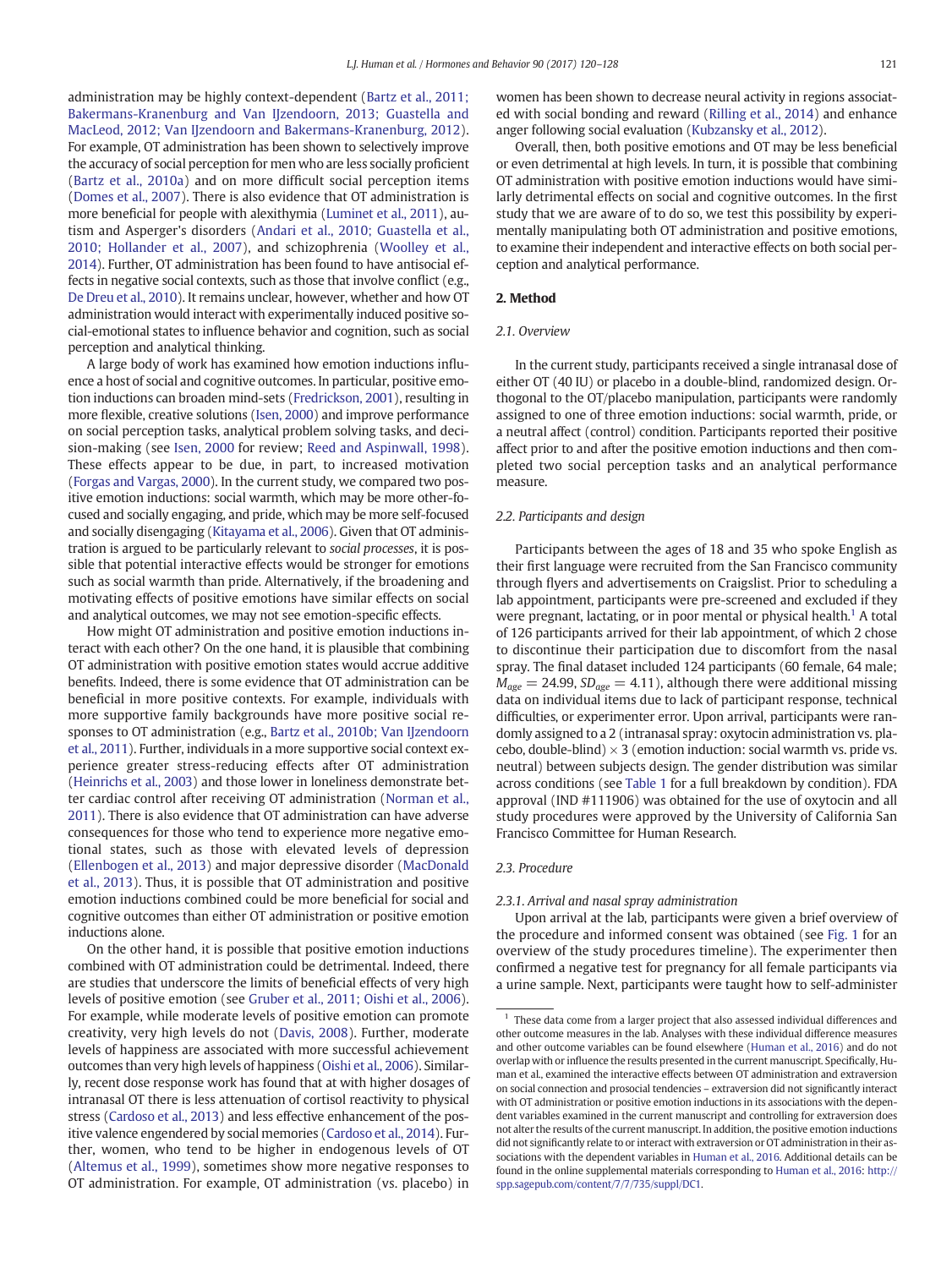# Table 1

| Sample sizes and descriptive statistics for all outcome variables by condition and gender. |  |  |
|--------------------------------------------------------------------------------------------|--|--|
|                                                                                            |  |  |

|             | Social warmth |       |           |        |       |           | Pride |        |           |      |       |           | Neutral |       |           |    |       |       |
|-------------|---------------|-------|-----------|--------|-------|-----------|-------|--------|-----------|------|-------|-----------|---------|-------|-----------|----|-------|-------|
|             | Male          |       |           | Female |       | Male      |       | Female |           | Male |       |           | Female  |       |           |    |       |       |
|             | Ν             | M     | <b>SD</b> | N      | M     | <b>SD</b> | N     | M      | <b>SD</b> | N    | M     | <b>SD</b> | Ν       | M     | <b>SD</b> | N  | M     | SD    |
| Placebo     |               |       |           |        |       |           |       |        |           |      |       |           |         |       |           |    |       |       |
| PA          | 9             | 4.52  | 1.61      | 11     | 4.65  | 1.26      | 10    | 4.71   | 0.79      | 8    | 4.51  | 1.50      | 12      | 3.84  | 1.19      | 10 | 4.01  | 1.40  |
| <b>RMET</b> | 9             | 68.83 | 17.00     | 9      | 74.07 | 6.94      | 10    | 72.50  | 12.86     | 8    | 70.14 | 12.58     | 10      | 73.06 | 12.43     | 10 | 68.06 | 10.58 |
| <b>IPT</b>  | 8             | 66.25 | 13.02     | 8      | 65.00 | 7.56      | 10    | 63.00  | 21.11     | 8    | 60.00 | 9.26      | 11      | 53.64 | 10.27     | 10 | 62.22 | 9.72  |
| <b>LSAT</b> | 9             | 38.22 | 20.38     | 10     | 48.90 | 28.93     | 10    | 59.30  | 30.89     | 6    | 49.50 | 24.85     | 12      | 39.67 | 18.29     | 9  | 40.40 | 20.22 |
| <b>OT</b>   |               |       |           |        |       |           |       |        |           |      |       |           |         |       |           |    |       |       |
| PA          | 10            | 4.32  | .59       | 10     | 4.76  | 1.32      | 11    | 4.39   | 0.99      | 9    | 4.18  | 1.01      | 11      | 4.77  | 0.80      | 12 | 4.42  | 1.06  |
| <b>RMET</b> | 10            | 63.06 | 14.29     | 10     | 75.56 | 8.57      | 11    | 71.72  | 11.77     | 8    | 71.53 | 9.59      | 9       | 71.60 | 8.31      | 12 | 71.53 | 9.78  |
| <b>IPT</b>  | 11            | 63.64 | 15.02     | 9      | 54.44 | 8.82      | 11    | 61.82  | 18.34     | 8    | 55.00 | 11.95     | 11      | 48.18 | 19.40     | 11 | 66.36 | 19.12 |
| <b>LSAT</b> | 9             | 35.22 | 17.06     | 8      | 26.00 | 15.19     | 10    | 41.70  | 26.87     | 9    | 48.89 | 20.77     | 10      | 42.80 | 28.27     | 12 | 60.33 | 26.95 |

Note. N = sample size per cell;  $M$  = mean;  $SD$  = standard deviation. PA = positive affect; RMET = Reading the Mind in the Eyes task; IPT = Interpersonal Perception Task; LSAT = Law School Admission Test; OT = oxytocin.

a nasal spray, which contained either 40 International Units (IU) of OT (Syntocinon spray, Novartis) or placebo (same compounds as Syntocinon minus OT).

In line with recommendations by [Guastella et al. \(2013\)](#page-8-0), the nasal spray was administered via a metered multi-dose pump spray bottle, with each spray containing  $no > 100$   $\mu$ . Participants were given the opportunity to blow their nose prior to administration in order to clear the nasal passage if needed. The MD-trained experimenter then primed the bottle and demonstrated a test spray. Participants were instructed to keep their head upright and to cover the opposite nostril and inhale while spraying. Participants were instructed to pause and take another slow inhale prior to alternating nostrils, and to sniff in any excess fluid as needed. This procedure was continued until the bottle was empty, which generally took under 5 min; the experimenter remained in the room with the participant for the entire process to monitor and encourage compliance.

Intranasal administration has been proposed to deliver OT to the brain via uptake by the olfactory or trigeminal nerves and by passive diffusion into the cerebrospinal fluid through the nasal epithelium (for detailed reviews see [Churchland and Winkielman, 2012; Guastella et al.,](#page-8-0) [2013; Veening and Oliver, 2013\)](#page-8-0). Intranasal OT has been demonstrated to lead to significant increases in CSF OT levels in humans as measured by lumbar puncture (Striepens et al., 2013), although it was only detectable 75 min after administration and there is controversy surrounding the nature and the mechanisms of the effects of OT administration on the brain (Leng and Ludwig, 2015). Studies with other peptides (e.g., vasopressin) administered intranasally have found that they are absorbed within 30 min, as assessed by peptide levels in the cerebrospinal fluid [\(Born et al., 2002\)](#page-8-0). Other experimental work with intranasal oxytocin in humans has consistently utilized an absorption period ranging between 40 and 50 min ([Heinrichs et al., 2003; Kosfeld et al., 2005;](#page-8-0) [Shamay-Tsoory et al., 2009](#page-8-0)). In our study, behavioral testing did not



Fig. 1. Overview of the procedure. Oxytocin (OT) delivered via nasal spray was absorbed by the time of the tasks outlined in bold. Dashed outlines indicate the two portions of the procedure that were counterbalanced. RMET = Reading the Mind in the Eyes task; IPT = Interpersonal Perception Task; LSAT = Law School Admission Test.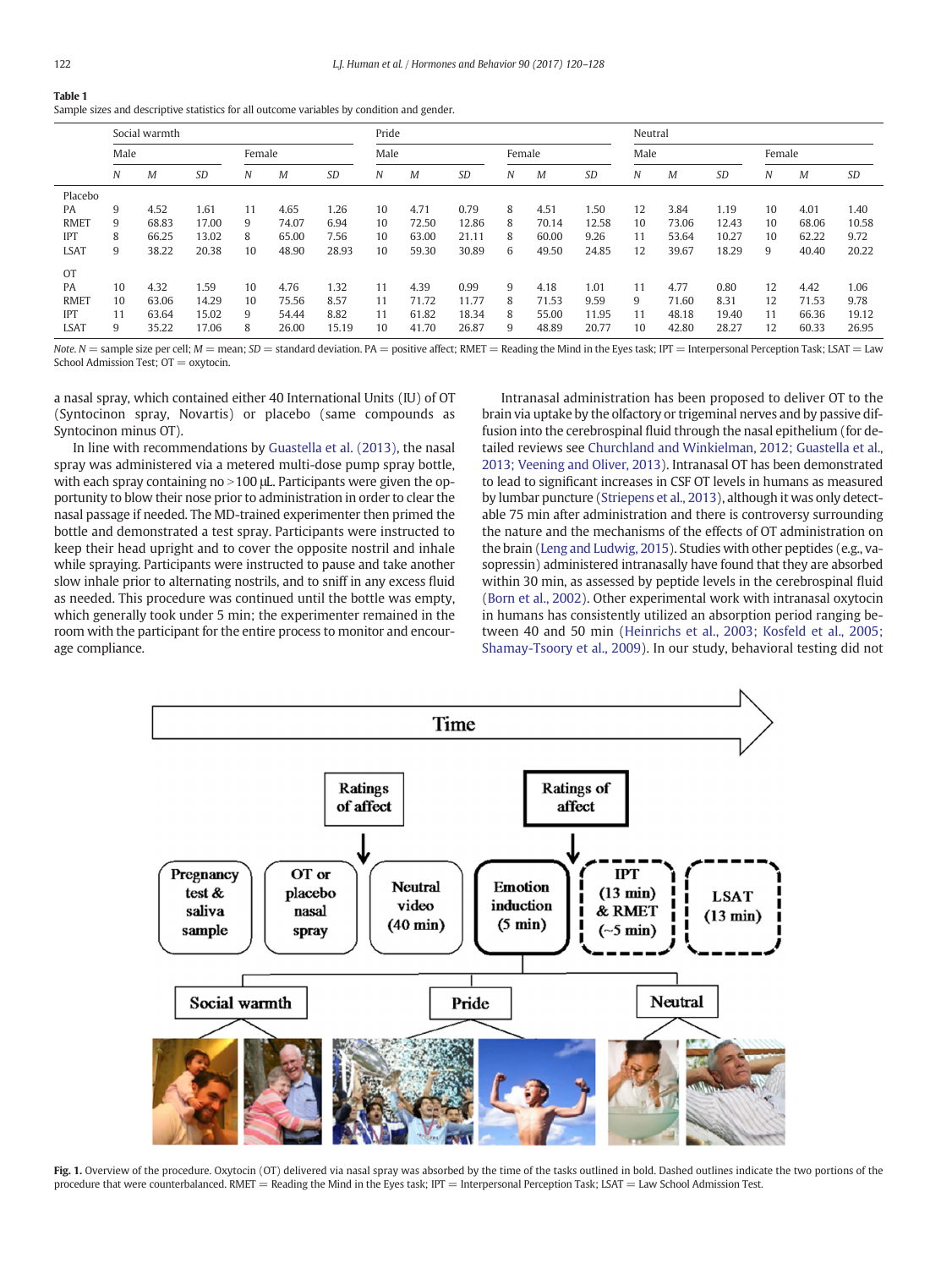<span id="page-3-0"></span>begin until at least 45 min post-administration and continued for approximately 45 additional minutes. During the initial wait time, participants first completed baseline affect measures (see [Outcome measures](#page-4-0) section below) and then watched an emotionally neutral video about hiking the Appalachian Trail.

## 2.3.2. Emotion inductions

45 min after the OT/placebo administration, we presented one of three five-minute slideshows that served as the emotion induction. Each slideshow consisted of photos and brief statements while music played. In the social warmth condition, pictures meant to induce feelings of social warmth and social connection, such as family and friends enjoying time together, photos of weddings, parents holding their infants, and people hugging in a warm and affectionate way were shown while the medley "Somewhere Over the Rainbow/What a Wonderful World" by Israel Kamakawiwo-ole played. Messages such as "The best times in life are spent with other people" and "The way to happiness is through love, friendship, and kindness with others" were embedded in the slideshow. In the pride condition, pictures meant to induce feelings of pride and success, such as athletes celebrating victory, school graduations, and winners receiving awards, were shown while the theme song from the movie Chariots of Fire played. The pictures were interspersed with statements such as "You can succeed at anything you put your mind to" and "The way to happiness is to fulfill your extraordinary potential." In the neutral condition, people saw images of a typical day. The slideshow described people waking up in the morning, eating breakfast, going to work or school, and falling asleep at night, with pictures of those events throughout the slideshow. The pictures were interspersed with statements such as "During the day, people have different tasks to do" and "At night, they get ready to go to sleep again." A song used for meditation played in the background.<sup>2</sup>

#### 2.3.3. Pretesting emotion inductions

We recruited a different sample ( $N = 114$ ; 60% female) to pretest the emotion inductions ( $n = 40$  viewed the pride video;  $n = 42$  viewed the social warmth video;  $n = 32$  viewed the neutral video). Before and after viewing the videos, participants rated the extent to which they felt warm, sociable, proud, successful, happy, and excited on a 1 to 7 scale (anchored at "no feeling" to "intense feeling") (pre-video  $\alpha = 0.88$ ; postvideo  $\alpha = 0.93$ ). We first examined increases in a composite of positive affect as a function of the emotion induction, controlling for baseline positive affect and gender and then followed up significant omnibus tests with post-hoc (Tukey) tests. Overall we observed a significant effect for the emotion induction for changes in positive affect,  $F(2, 1)$  $109$  = 7.94,  $p = 0.0006$ . The pride and social warmth videos engendered significantly larger positive affect ratings ( $Ms(SDs) = 4.3$  (1.3), 4.55 (1.25), respectively) than the neutral video ( $M = 3.8$  (1.6)). We then calculated a social warmth subscale by combining warm and sociable  $(r = 0.61)$  and a *pride* subscale by combining proud and successful  $(r = 0.77)$ . Confirming the intended emotion induction, feelings of social warmth were significantly higher among those who watched the social warmth video ( $M = 4.9$ ,  $SD = 1.2$ ) than those assigned to the pride video ( $M = 3.9$ ,  $SD = 1.4$ ) or the neutral video ( $M = 4.2$ ,  $SD = 1.7$ ),  $F(2, 1.4)$  $109$ ) = 11.61,  $p < 0.0001$ . In contrast, ratings of pride were higher among those who watched the pride-induction video ( $M = 4.24$ ,  $SD = 1.5$ ) than the social warmth ( $M = 3.7$ ,  $SD = 1.5$ ) or neutral video ( $M = 3.8$ ,  $SD = 1.8$ ),  $F(2, 109) = 3.16$ ,  $p = 0.046$ .

# 2.4. Outcome measures

#### 2.4.1. Self-reported affect

Participants rated the degree to which they felt each of 13 emotions at the beginning of the experiment (this was taken immediately after the OT manipulation and prior to the emotion manipulation so it is considered a baseline measure of affect) and after the emotion induction. The items were completed on a scale of 1 (no feeling) to 7 (intense feeling) and were designed to assess social warmth: warm, loved, sociable, friendly, and close to loved ones; pride: dominant, proud, and successful; and general positive affect: happy, interested, inspired, excited, sad (reversed). Although these items are quite diverse, the composite measures of pre- and post-emotion induction positive affect (PA) had high internal consistency ( $\alpha$ s > 0.87), and the pride and social warmth subscales were highly correlated (baseline:  $r = 0.64$ ,  $p < 0.0001$ ; postinduction:  $r = 0.77$ ,  $p < 0.0001$ ). Thus, we focus on the PA composites (sad reverse coded;  $M_{pre} = 4.38$ ;  $SD = 1.06$ ;  $M_{post} = 4.42$ ;  $SD = 1.20$ ) rather than subscales (see Table 1 for a full breakdown of means and standard deviations by condition and gender). After rating their postemotion induction affect, participants completed tasks assessing social and analytical performance.

#### 2.4.2. Social perception tasks

To assess social perception, participants completed the Reading the Eyes in the Mind Task (RMET; [Baron-Cohen et al., 2001](#page-8-0)) and the Interpersonal Perception Task (IPT; [Costanzo and Archer,](#page-8-0) [1989](#page-8-0)). For the RMET, participants viewed 36 images of other individuals' eye regions and attempted to infer their affective state from the photo (*M* percent correct = 70.98;  $SD = 11.41$ ). For the IPT, participants watched videos of ten 30- to 60-second scenarios and then answered a question about each of the scenes. For example, one of the scenes shows two people talking about a basketball game they just played, and participants are asked who won the game. The questions have objectively correct answers, and the task is meant to measure how well participants can interpret verbal and nonverbal behaviors (*M* proportion correct  $=$  59.83; *SD*  $=$  15.22). See Table 1 for a full breakdown of means and standard deviations for each task by condition and gender.

#### 2.4.3. Analytical task

To assess analytical ability, participants completed up to sixteen logical reasoning questions from the Law School Admission Test (LSAT). Participants were given 13-min to answer as many of the questions as they could. Therefore not all participants completed all questions (*M* attempted  $= 8.27$ ; Range  $= 1-16$ ) and the percent correct was calculated based on only those attempted (M percent correct  $= 44.67$ ; SD  $= 24.62$ ). To match time spent on the LSAT and IPT, participants only completed the first ten scenarios of the IPT, which lasted 13 min. The order of the social perception and analytical tasks was counterbalanced in case one task influenced the other, but we did not observe any order effects. See Table 1 for a full breakdown of means and standard deviations of LSAT performance by condition and gender.

#### 2.4.4. Additional measures

We also assessed time (in minutes) since nasal spray administration before the LSAT ( $M = 64.03$ ;  $SD = 14.83$ ) and IPT ( $M = 69.45$ ;  $SD = 10.52$ ), and verbal intelligence, measured with the vocabulary subtest of the Wechsler Adult Intelligence Scale and administered prior to the emotion induction (WAIS;  $M = 25.19$ ,  $SD = 8.87$ ). All results presented below were highly consistent when these variables were included in the analyses and they did not moderate any of the results presented below; therefore we present the results without these variables in the models. We also examined if there were any main effects of gender or if it interacted with our primary independent variables but found no significant associations,  $ps > 0.07$ , and all results held controlling for gender. As such, we present results without gender in the models.

<sup>&</sup>lt;sup>2</sup> All stimuli, data and syntax are available upon request and online at: [www.](www.laurenhuman.com/publications) [laurenhuman.com/publications](www.laurenhuman.com/publications)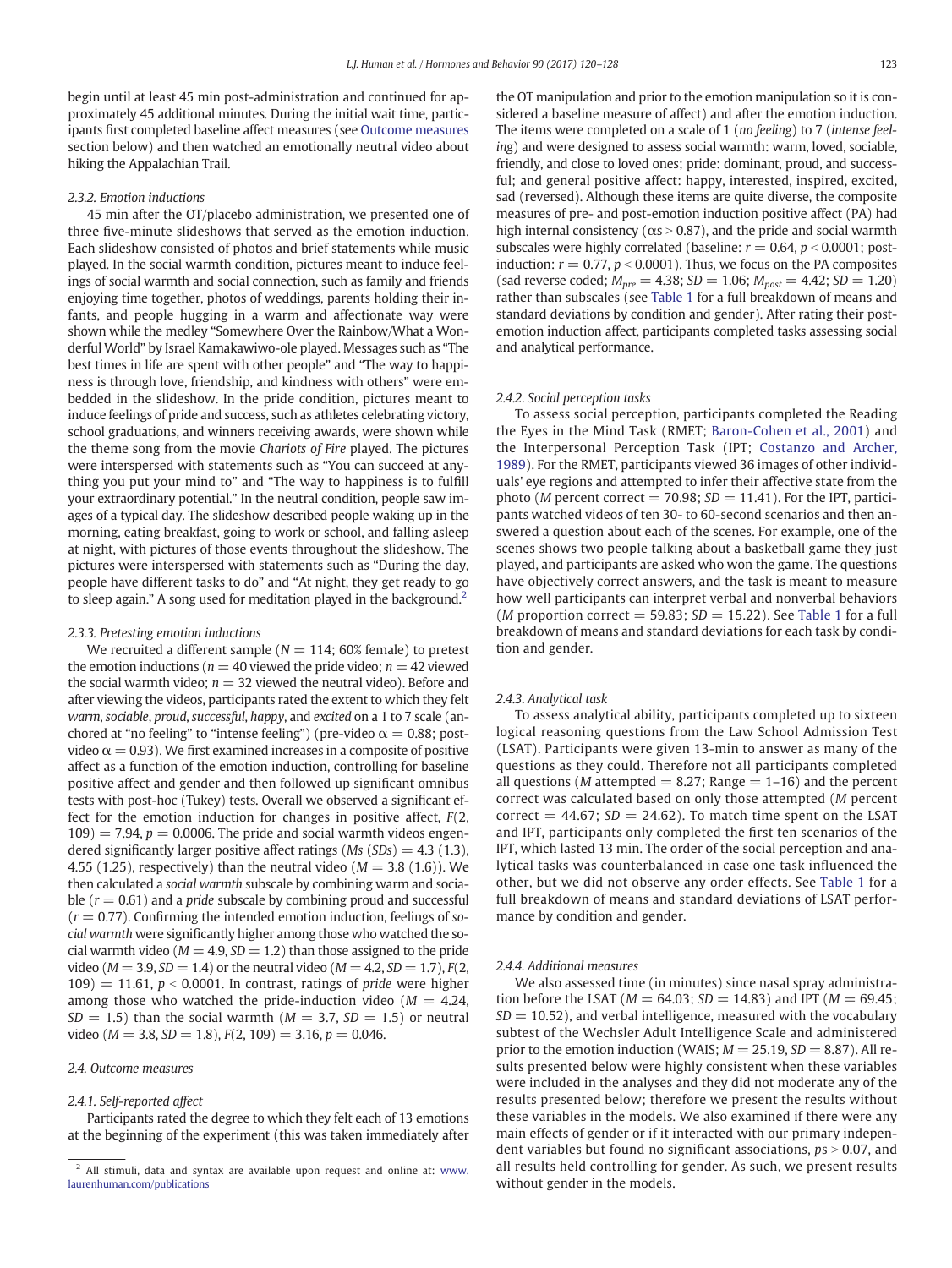# <span id="page-4-0"></span>3. Results

## 3.1. Preliminary analyses – positive affect

We first examined whether the emotion inductions and OT administration were associated with changes in positive affect by examining a between subjects 2 (intranasal spray: oxytocin administration vs. placebo, double-blind)  $\times$  3 (emotion induction: social warmth vs. pride vs. neutral) ANOVA with change in PA from baseline to post-emotion induction as the dependent variable. Note that for these and all analyses that follow, we did not correct for multiple comparisons and therefore the results should be taken as preliminary. There was a significant main effect of emotion condition on change in PA (Neutral:  $M = -0.21$ , SD = 0.82; Warmth:  $M = 0.30$ , SD = 0.63; Pride:  $M = -0.004$ ; SD = 0.56),  $F(2, 113) = 5.42$ ,  $p = 0.006$ , but no significant main effects of OT condition,  $F(1, 113) = 0.23$ ,  $p = 0.63$  (Placebo:  $M = -0.03$ ; SD = 0.64; OT:  $M = 0.04$ ; SD = 0.79), or a significant interaction,  $F(2, 113) = 24$ ,  $p = 0.79$ .

Examining the simple main effects of emotion induction revealed that the social warmth induction was associated with significant increases in PA relative to the neutral condition,  $F(1, 113) = 9.10$ ,  $p =$ 0.003,  $d = 0.58$ , 0.95CI[0.20, 0.96], whereas change in PA from the pride induction did not significantly differ from either the warmth condition,  $F(1, 113) = 3.41$ ,  $p = 0.07$ ,  $d = 0.36$ ,  $0.95CI[-0.03]$ , 0.74], or the neutral condition,  $F(1, 113) = 1.74$ ,  $p = 0.19$ ,  $d =$  $0.26$ ,  $0.95$ CI[ $-0.13$ ,  $0.64$ ]. Overall, these effects suggest that the positive emotion inductions, and particularly the social warmth induction, did successfully enhance overall PA.<sup>3</sup> The lack of effect of OT administration on self-reported affect is in line with previous studies that have found little effect of OT administration on self-reported affect ([Alvares et al., 2010; Buchheim et](#page-8-0) al., 2009; Kirsch et al., 2005; [Kosfeld et al., 2005; Linnen et al., 2012\)](#page-8-0).

#### 3.2. Task performance

# 3.2.1. Social perception

On the RMET, there were no significant main effects of OT condition (Placebo:  $M = 71.13$ ;  $SD = 12.04$ ; OT:  $M = 70.83$ ;  $SD = 10.88$ ),  $F(1, 110) = 0.02$ ,  $p = 0.89$ ,  $d = 0.03$ ,  $0.95\%$ CI[ $-0.34$ , 0.39], or the positive emotion inductions (Neutral:  $M = 71.07$ ,  $SD = 10.17$ ; Warmth:  $M = 70.32$ ;  $SD = 12.89$ ; Pride:  $M = 71.55$ ;  $SD = 11.37$ ),  $F(2, 110) = 0.11$ ,  $p = 0.90$ ,  $ds = 0.04 - 0.09$  (Range of 0.95%CIs[−0.36, 0.49]), nor was there a significant interaction between OT condition and emotion induction condition,  $F(2, 110) =$ 0.19,  $p = 0.83$  (see [Fig. 2](#page-5-0)a). Similarly, on the IPT, there were no significant main effects of OT condition (Placebo:  $M = 61.30$ ; SD = 13.04; OT:  $M = 58.52$ ;  $SD = 16.91$ ),  $F(1, 109) = 0.94$ ,  $p = 0.34$ ,  $d = 0.18$ , 0.95%CI[ $-0.19$ , 0.55], or the positive emotion inductions, (Neutral:  $M = 57.38$ ,  $SD = 16.68$ ; Warmth:  $M = 62.22$ ;  $SD =$ 12.22; Pride:  $M = 60.27$ ;  $SD = 16.07$ ),  $F(2, 109) = 1.02$ ,  $p = 0.36$ ,  $ds = 0.12 - 0.23$  (Range of 0.95CIs[ $-0.28, 0.63$ ]), nor was there a significant interaction,  $F(2, 109) = 0.35$ ,  $p = 0.70$  (see [Fig. 2](#page-6-0)b). Thus, in contrast to prior work, we did not observe that OT administration



Fig. 2a. Reading the Mind in the Eyes Task (RMET) performance (percent correct on full task) in the social warmth, pride, and neutral emotion inductions, as a function oxytocin (OT) condition. Error bars represent standard errors. b. Interpersonal Perception Task (IPT) performance (percent correct on full task) in the social warmth, pride, and neutral emotion inductions, as a function oxytocin (OT) condition. Error bars represent standard errors.

was associated with more accurate social perception, nor did we find any interactive effects as a function of the positive emotion inductions.<sup>4</sup>

## 3.2.2. Analytical performance

We next examined analytical task performance in a  $2 \times 3$  ANOVA. We did not observe significant main effects of emotion induction condition,  $F(2,109) = 2.52$ ,  $p = 0.09$ , nor OT condition,  $F(1,109) = 0.20$ ,  $p =$ 0.66, on the percentage of correct answers on the LSAT (out of those attempted). However, there was a significant interaction between OT condition and emotion induction condition,  $F(2, 109) = 3.48$ ,  $p =$ 0.03. To determine the nature of this interaction, we first conducted two orthogonal planned contrasts (Contrast 1: comparing the neutral emotion condition to the combined positive emotion conditions; Contrast 2: comparing the two positive emotion conditions to one another) before examining the simple main effects (which are presented in [Fig. 3](#page-6-0) and reported below).

3.2.2.1. Planned contrast 1: positive emotion vs. neutral inductions. First, on average across OT administration and placebo, the comparison between the neutral induction condition ( $M = 46.18$ ;  $SD = 24.54$ ) and the two positive emotion conditions combined together ( $M = 43.73$ ; SD = 24.80) was not significant,  $F(1109) = 0.28$ ,  $p = 0.60$ ,  $d = 0.10$ , 0.95%CI[−0.28, 0.48]. That is, on average across OT condition, LSAT performance did not significantly differ for those in the neutral emotion

<sup>&</sup>lt;sup>3</sup> We also examined the effects of the emotion inductions on change on the PA subscales separately. We observed a significant main effect of the emotion inductions on change in social warmth (Neutral:  $M = -0.26$ ,  $SD = 0.89$ ; Warmth:  $M = 0.37$ ,  $SD = 0.76$ ; Pride:  $M = -0.09$ ; SD = 0.56), F(2, 113) = 7.29, p = 0.001. Simple main effects analyses revealed that the increase in warmth in the social warmth condition was significantly different from both the neutral condition,  $F(1, 113) = 13.51$ ,  $p = 0.0004$ ,  $d = 0.71$ , 0.95CI[0.32, 1.09], and the pride condition,  $F(1, 113) = 6.53$ ,  $p = 0.01$ ,  $d = 0.50$ , 0.95CI[0.11, 0.89], whereas the neutral and pride conditions did not significantly differ from each other,  $F(1, 113) = 1.06$ ,  $p = 0.30$ ,  $d = 0.20$ , 0.95CI[ $-0.18$ , 0.58]. There were no significant main or simple main effects on change on the pride subscale, all  $ps > 0.14$ .

<sup>&</sup>lt;sup>4</sup> We also examined two orthogonal planned contrasts comparing the neutral vs. positive emotions combined and pride vs. social warmth and again did not find significant main effects or interactions, all  $ps > 0.64$ . Further, in line with previous work that has examined the effects of OT administration on difficult vs. easy items ([Domes et al., 2007\)](#page-8-0), we also differentiated the RMET items into easy vs. difficult items by taking a median split. In our sample, items that 72.46% or less of our participants got correct were deemed "difficult", which included the following items: 1, 2, 7, 10, 11, 13, 15, 16, 17, 18, 19, 23, 26, 27, 31, 33, 34, 35. The remaining 18 items were deemed "easy". However, we did not observe significant main effects or interactions when examining scores on difficult items only, all  $ps > 0.33.$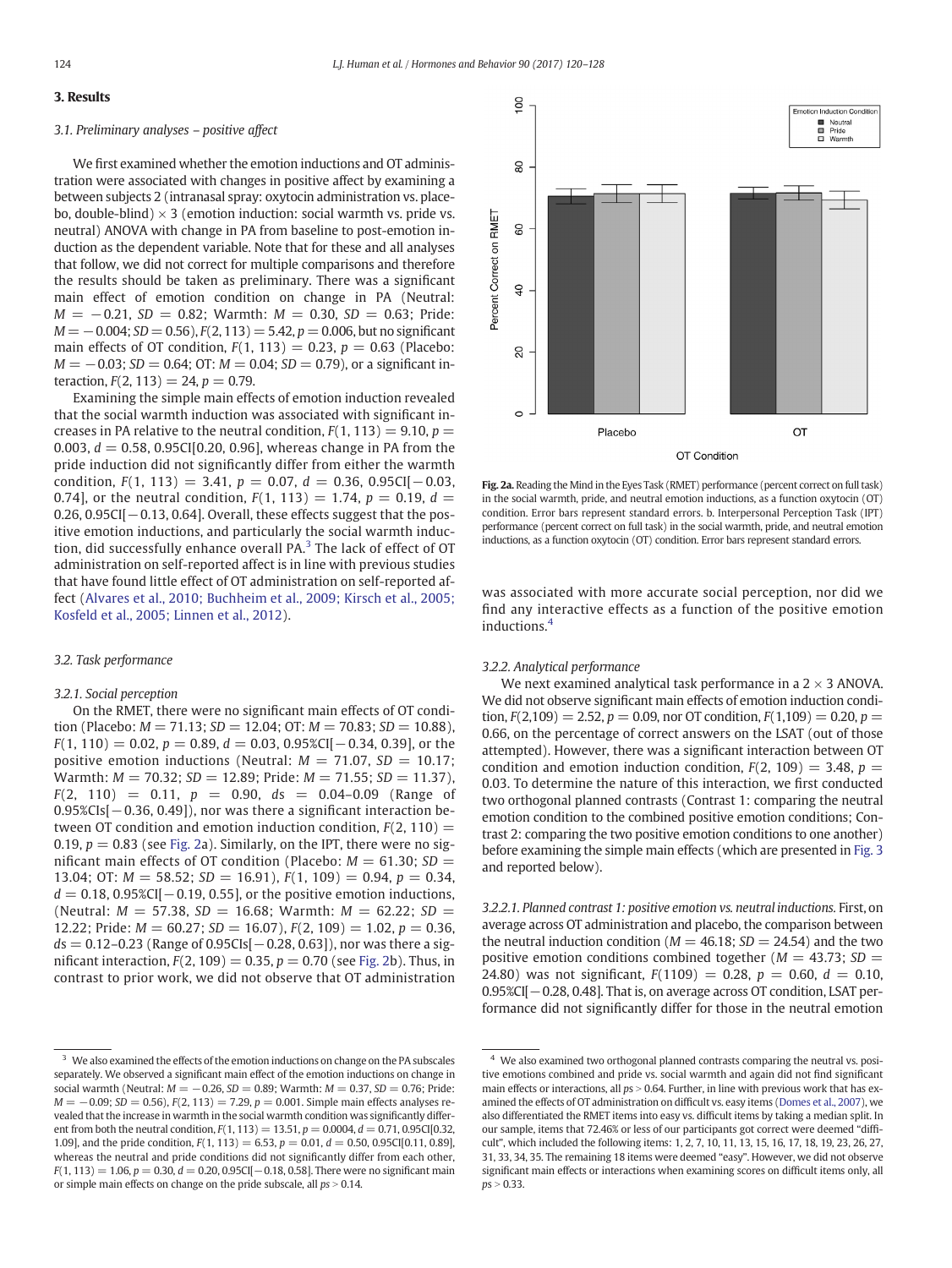<span id="page-5-0"></span>

Fig. 2b. Interpersonal Perception Task (IPT) performance (percent correct on full task) in the social warmth, pride, and neutral emotion inductions, as a function oxytocin (OT) condition. Error bars represent standard errors.

induction vs. those in the two positive emotion induction conditions. However, there was a significant interaction between this planned contrast and OT condition,  $F(1109) = 6.92$ ,  $p = 0.0098$ , indicating that how OT condition interacted with the emotion conditions was different in the neutral vs. the two positive emotion conditions. That is, if the presence of OT administration is linked to either increased or decreased benefits of positive emotion manipulations for LSAT performance, we should not necessarily expect a similar pattern to emerge for the neutral manipulation.

3.2.2.2. Planned contrast 2: pride vs. warmth inductions. The comparison between the two positive emotion inductions (pride vs. social warmth) was significant, such that, on average across OT conditions, participants in the pride condition performed significantly better on the LSAT ( $M =$ 49.91;  $SD = 26.12$ ) than participants in the social warmth condition  $(M = 37.72; SD = 22.17), F(1109) = 4.75, p = 0.03, d = 0.44,$ 0.95%CI[0.04, 0.84]. However, we did not observe a significant interaction with OT condition,  $F(1109) = 0.05$ ,  $p = 0.83$ , indicating the nature of the relationship with OT condition was similar for the pride and warmth conditions. That is, if the presence of OT administration is linked to either increased or decreased benefits of pride for LSAT performance, a similar pattern should emerge for the social warmth manipulation.

3.2.2.3. Simple main effects of emotion induction condition: within placebo condition. Even though the results above indicate that the pride and warmth manipulations interacted with the OT condition in a similar way (planned contrast 1), given the mean level differences in the associations between pride vs. social warmth on LSAT performance (planned contrast 2), we examined the simple main effects of each positive emotion induction condition vs. neutral on LSAT performance separately within the placebo vs. OT administration conditions, as illustrated in [Fig. 3](#page-6-0). Starting with pride, within the placebo condition, the pride induction was associated with significantly better performance on the LSAT ( $M = 55.63$ ;  $SD = 28.33$ ) compared with the neutral condition ( $M = 40.00$ ;  $SD = 18.72$ ),  $F(1, 109) = 3.97$ ,  $p = 0.049$ ,  $d =$ 0.40, 0.95%CI[0.002, 81]. In contrast, looking at social warmth, within the placebo condition, the social warmth induction was not associated with significantly better LSAT performance ( $M = 43.84$ ;  $SD = 25.16$ ) relative to the neutral condition ( $M = 40.00$ ;  $SD = 18.72$ ),  $F(1, 1)$  $109$ ) = 0.26, p = 0.61, d = 0.10, 0.95%CI[-0.29, 0.50]. Thus, in the absence of OT administration (i.e., in the placebo condition), the pride induction was associated with better analytical performance compared with the neutral condition and the warmth induction was associated with similar analytical performance relative to the neutral condition.

3.2.2.4. Simple main effects of emotion induction condition: within OT administration condition. In the OT administration condition, however, the pride induction was no longer associated with better performance on the LSAT ( $M = 45.11$ ;  $SD = 23.80$ ) relative to the neutral condition  $(M = 52.36; SD = 28.33), F(1, 109) = 0.94, p = 0.33, d = 0.20,$ 0.95%CI[−0.20, 0.60]. Further, in the OT administration condition, participants in the social warmth condition performed significantly worse  $(M = 30.88; SD = 16.40)$  than those in the neutral condition  $(M = 16.40)$ 52.36; SD = 28.33),  $F(1, 109) = 7.76$ ,  $p = 0.006$ ,  $d = 0.56$ , 0.95%CI[0.16, 0.96]. Thus, when pride and warmth inductions occurred alongside OT administration, analytical performance was hindered, with the pride induction no longer associated with better performance and the warmth induction becoming associated with worse performance.

3.2.2.5. Simple main effects of OT condition. None of the simple effects of OT condition on LSAT performance within emotion induction conditions were statistically significant. Specifically, performance in the placebo vs. OT administration conditions did not significantly differ in the neutral condition,  $F(1, 109) = 2.95$ ,  $p = 0.09$ ,  $d = 0.32$ ,  $0.95\%$ CI[ $-0.05$ ,  $0.69$ ], pride condition,  $F(1, 109) = 1.68$ ,  $p = 0.20$ ,  $d = 0.24$ , 0.95%CI[-0.13, 0.61], or warmth condition,  $F(1, 109) = 2.64$ ,  $p = 0.11$ ,  $d = 0.30$ , 0.95%CI[−07, 0.67]. However, it is interesting that in the neutral condition LSAT performance was better in the OT administration condition  $(M = 52.36; SD = 28.33)$  compared with the placebo condition  $(M = 40.00; SD = 18.72)$ , whereas in both the pride and warmth conditions, performance was worse in the OT administration condition (pride:  $M = 45.11$ ;  $SD = 23.80$ ; warmth:  $M = 30.88$ ;  $SD = 16.40$ ) compared with the placebo condition (pride:  $M = 55.63$ ;  $SD = 28.33$ ; warmth:  $M = 43.84$ ;  $SD = 25.16$ ). Although non-significant, the effects



Fig. 3. Law School Admission Test (LSAT) performance (percent correct out of those attempted) in the social warmth, pride, and neutral emotion inductions, as a function oxytocin (OT) condition. Error bars represent standard errors. Statistically significant comparisons are depicted.  $*^{*}p < 0.01$ ,  $*p < 0.05$ .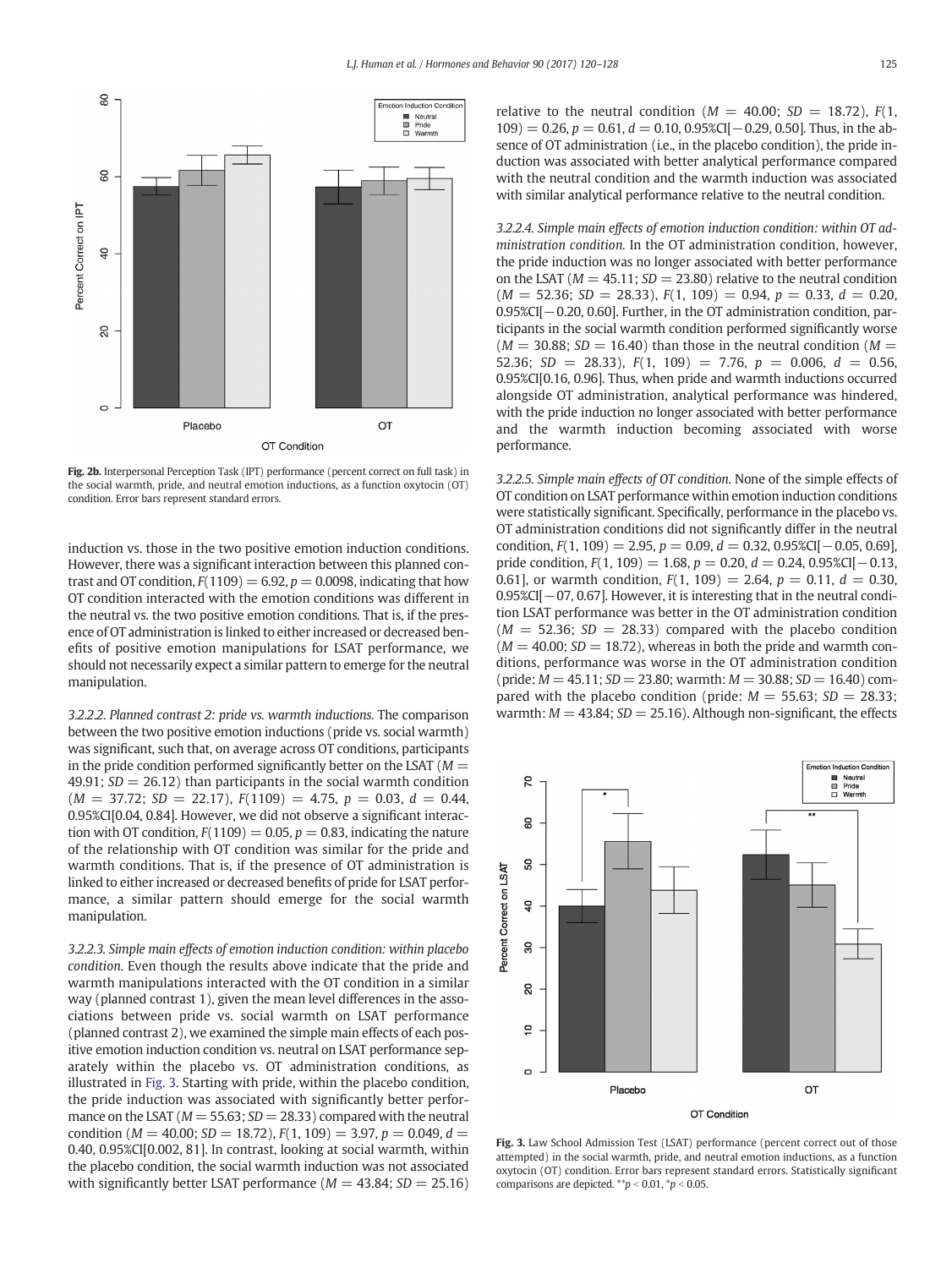<span id="page-6-0"></span>were moderate in magnitude and in line with the results above, suggesting that combining OT administration with positive emotion inductions is more likely to hinder than benefit analytical performance.

# 4. General discussion

Both OT administration and positive emotion inductions have been tentatively linked to positive social and cognitive processes but what happens when they are paired together? In the first study we are aware of that manipulates both OT administration and positive emotions we examined their independent and interactive effects on social and analytical performance. Of note, we did not find evidence that either OT administration or positive emotion inductions were associated with better social perception task performance, nor did they interact with one another in their associations with social perception. There were also no main effects of OT condition and positive emotion inductions on analytical performance; however, we did observe a significant interaction, such that, when combined with OT administration, the pride induction was no longer associated with better performance and the social warmth induction was associated with worse analytical performance relative to the neutral condition. Specifically, whereas in the placebo condition, the pride and warmth inductions appeared to be beneficial and benign, respectively, when paired with OT administration, the pride induction was no longer beneficial and warmth became detrimental. Thus, in line with evidence that high levels of positive emotions ([Gruber et al., 2011\)](#page-8-0) and higher dosages of administered OT [\(Cardoso et al., 2013, 2014](#page-8-0)) can have diminishing returns or even negative consequences, we found that combining OT administration with positive emotions inductions results in a similar pattern, with potential negative consequences for analytical thinking.

It is noteworthy that OT administration did not significantly improve social perception, given previous literature suggesting that OT administration enhances the accuracy of social perception (e.g., [Bartz et al.,](#page-8-0) [2010a](#page-8-0)) and performance on the RMET in particular ([Domes et al.,](#page-8-0) [2007; Feeser et al., 2015; Guastella et al., 2010](#page-8-0)), a task we also examined here. However, the effects of OT administration on social perception (and many other outcomes) are often highly context dependent (for review see [Bartz et al., 2011; Van IJzendoorn and Bakermans-Kranenburg,](#page-8-0) [2012\)](#page-8-0). Indeed, OT administration has been shown to have greater benefits for social cognition for individuals lower in social-emotional functioning and has generally been observed in male or clinical samples (e.g., [Bartz et al., 2010a; Guastella et al., 2010](#page-8-0)), which may contribute to the lack of associations with the current gender-diverse and healthy sample. However, other work has recently failed to replicate this effect (Radke and de Bruijn, 2015) and our sample was reasonably well powered to detect effects of at least medium size, which have been observed in prior studies finding positive effects (e.g., [Feeser et al., 2015\)](#page-8-0). This suggests that this null main effect of OT administration on social perception in healthy adults may indeed be meaningful or that, if an effect does exist, it is smaller than previously suggested. Indeed, a recent review paper concluded that the average effect size in OT administration studies on social cognition and behavior is  $d = 0.28$  (Walum et al., 2016), although even this estimate is likely to be inflated due to factors such as reporting and publication bias (Lane et al., 2016; Walum et al., 2016). Thus, it is important that future work continues to examine the proposed association between OT administration and social perception with even more highly powered studies.

We similarly did not find that the positive emotion inductions had strong effects on social perception, either independently or as a function of OT administration condition. However, we did find an interactive association between positive emotion inductions and OT administration with LSAT performance. Specifically, within the placebo condition, the pride induction was associated with better performance on the LSAT relative to the neutral condition. This finding is consistent with prior work on positive emotions (see [Isen, 2000\)](#page-8-0), and could be driven by a broadened mindset [\(Fredrickson, 2001](#page-8-0)) and/or enhanced motivation [\(Forgas and Vargas, 2000](#page-8-0)). However, this effect was no longer observed within the OT administration condition. Further, within the placebo condition, the social warmth induction was not significantly associated with differential analytical performance compared with the neutral condition, but was associated with significantly worse performance when paired with OT administration. Indeed, the social warmth induction and OT administration combined together were associated with the lowest analytical task performance of all conditions. Taken together, these findings suggest that combining positive emotion states with acute increases in OT may have negative consequences for analytical thinking – reducing the potential benefits of pride and creating detriments for warmth.

These findings are somewhat in line with prior research suggesting that OT administration can hinder analytical thinking [\(De Dreu et al.,](#page-8-0) [2013\)](#page-8-0), although rather than a main effect we instead only found such a pattern in combination with positive emotion inductions. In contrast, within the neutral emotion condition, OT administration was actually moderately positively associated with analytical performance, although this effect was non-significant. Thus, additional research examining the context-specific effects that OT administration may have for analytical thinking is needed. Indeed, it seems plausible that in some contexts OT administration could benefit analytical task performance, perhaps via anxiety-reducing mechanisms (see [Churchland and Winkielman,](#page-8-0) [2012; Neumann, 2008; Uvnäs-Moberg, 1998](#page-8-0)) or an enhanced approach orientation ([De Dreu et al., 2013; Kubzansky et al., 2012](#page-8-0)).

Interestingly, the pattern of results was similar for both the pride and social warmth emotion inductions. In particular, although the pride and social warmth inductions differed from each other in terms of their effects on analytical task performance (with pride being associated with better performance than warmth), their interaction with OT administration was highly similar. That is, the pride and social warmth inductions were both associated with worse performance when paired with OT administration compared with placebo. Thus, despite the arguably more social nature of OT, its interactive effects with positive emotions did not differ as a function of how social the emotion induction was. Thus, OT administration may interact with positive emotion states more generally. Alternatively, pride may actually be more social in nature than previously described ([Kitayama et al., 2006\)](#page-8-0); indeed, pride is relevant to a range of social processes, such as social status and influence, and has even been linked to prosocial tendencies, such as greater positivity towards out-group members (see Tracy et al., 2014 for review).

At present, it is unclear why it is that combining OT administration with positive emotion inductions would be associated with worse analytical performance. One possibility is that the psychological inductions may have resulted in higher circulating levels of OT. Prior work suggests that psychological inductions involving emotional stimuli may increase plasma OT levels, within just several minutes of induction (e.g., [Barraza](#page-8-0) [and Zak, 2009](#page-8-0)), although there are issues with peripheral OT measurement approaches that cast doubt on such findings (see McCullough et al., 2013 for a review). Nevertheless, one potential explanation for the current results is that the positive emotion inductions combined with the administration of OT increased levels past the peak of OT-induced positive effects (see [Cardoso et al., 2013, 2014](#page-8-0)), towards less positive outcomes. However, it is unclear whether positive emotion inductions could sufficiently alter circulating OT levels, and this possibility cannot be directly tested in the current study.

It is also possible that combining OT administration and the positive emotion inductions resulted in a subjective state that in turn hindered performance. Although we did not see that combining OT administration and positive emotion inductions interacted in their associations with positive affect, it is possible that other aspects of participants' subjective experiences, not measured or within explicit awareness, were altered. For example, the combination of OT administration and the social warmth induction may have lessened motivation. In turn, lowered motivation may be especially detrimental for analytical tasks. Additional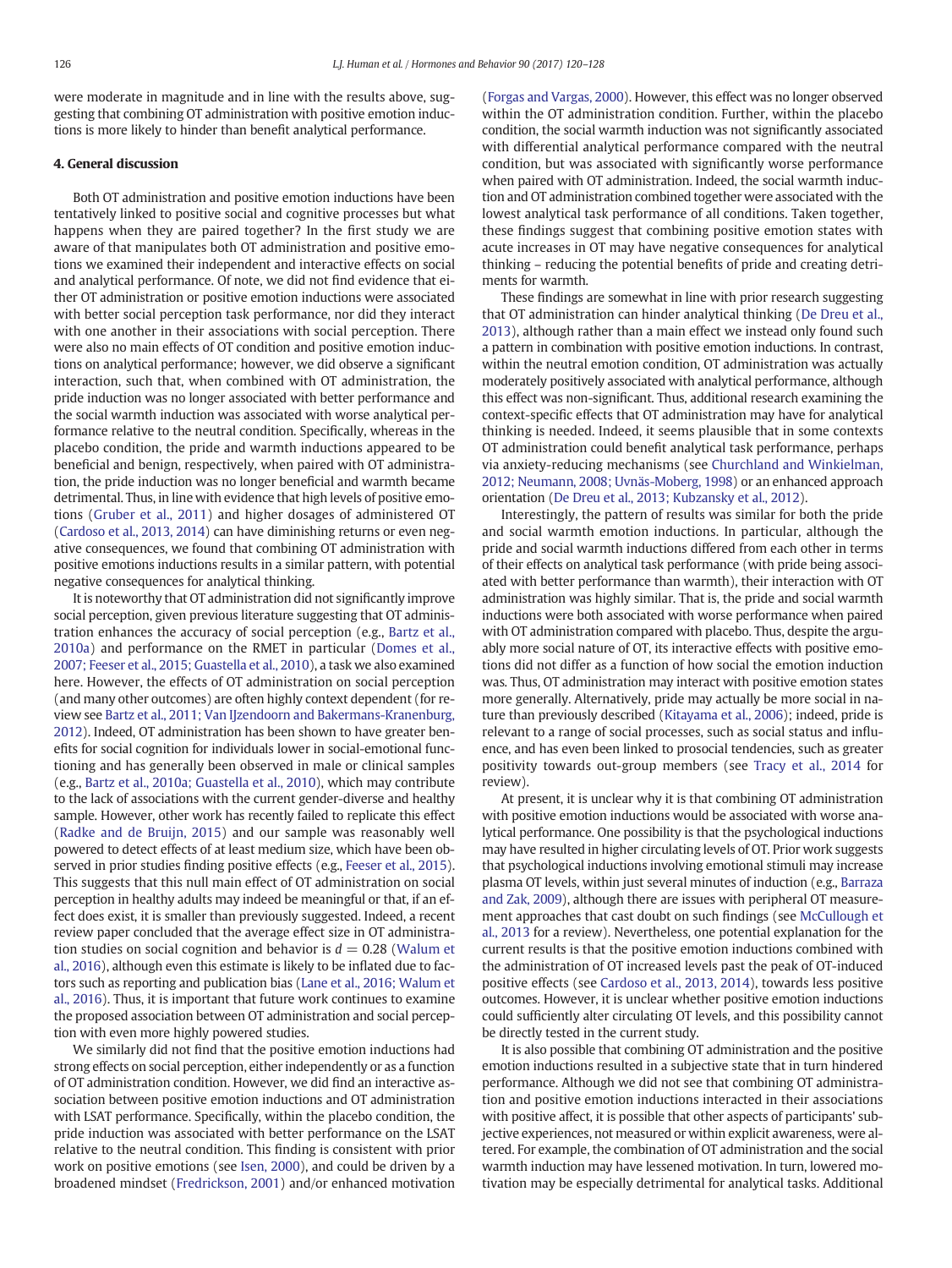research is needed to better understand the psychological and biological mechanisms underlying these effects.

There are several limitations to the current study that should be noted. First, these results must be interpreted in light of the sample size of the current study – although a relatively large sample overall, particularly in comparison to the broader OT administration literature (Walum et al., 2016), the sample size within conditions (roughly 20 per cell) was smaller than ideal, making the simple effects less strongly powered. Further, as noted above, we did not correct for multiple comparisons in our analyses. Thus, even though we are encouraged that the pattern of associations with OT administration and analytical performance was consistent across the two positive emotion conditions, these results should be interpreted as preliminary and will hopefully be replicated and extended in future research with larger samples.

Further, given recent dose-response findings indicating that administration of higher dosages of OT can be less beneficial [\(Cardoso et al.,](#page-8-0) [2013, 2014](#page-8-0)), it is important to note that our dosage of OT (40 IU), although common (e.g., Zak et al., 2007), was higher than the oftenused 24 IU. This could play a role in why OT administration was not associated with better performance on social perception tasks in the current study. This higher dosage may have also made it more likely to detect negative associations with analytical performance when combining OT administration and positive emotion inductions. It would be interesting for future research to examine these associations at different dosages of OT.

Finally, the benefits of relying on the administration of OT in a double-blind experiment are the clear elimination of demand characteristics, but emotion inductions using film, music, and images, like we used here, are often transparent manipulations that may signal to participants the intended behavior or actions. Though this criticism can be leveled at most emotion induction studies that do not use subliminal, below awareness manipulations, it is still an important limitation to acknowledge. That noted, the fact that the key effects on analytic performance were interactions with OT/placebo reduces some concern with the demand characteristics inherent in the emotion manipulations.

In sum, we examined the interplay between OT administration and positive emotion inductions by manipulating both within a single study. Even though both OT administration and positive emotion inductions have been suggested to have positive effects on social perception and cognition, we found little evidence of direct or interactive benefits of either for social perception. Further, combining positive emotion inductions with OT administration appeared to have detrimental effects for analytical thinking. Overall, these findings are in line with suggestions that there are limits to the benefits of both OT administration and positive emotion and suggest that, when combined together, they may even have negative implications.

## Acknowledgements

We are grateful to our dedicated research assistants at UCSF for their assistance in conducting this experiment and to Matthew Killingsworth for his assistance in developing the emotion induction measures. This research was supported by the Greater Good Science Center and the Sarlo-Ekman endowment awarded to Wendy Berry Mendes. This research was undertaken, in part, thanks to the Canada Research Chairs program and a Social Sciences and Humanities Research Council Postdoctoral Fellowship awarded to Lauren J. Human.

#### References

- Altemus, M., Jacobson, K.R., Debellis, M., Kling, M., Pigott, T., Murphy, D.L., et al., 1999. [Nor](http://refhub.elsevier.com/S0018-506X(15)30183-5/rf0005)[mal CSF oxytocin and NPY levels in OCD. Biol. Psychiatry 45, 931](http://refhub.elsevier.com/S0018-506X(15)30183-5/rf0005)–933.
- Alvares, G.A., Hickie, I.B., Guastella, A.B., 2010. [Acute effects of intranasal oxytocin on sub](http://refhub.elsevier.com/S0018-506X(15)30183-5/rf0010)[jective and behavioral responses to social rejection. Exp. Clin. Pharmacol. 18,](http://refhub.elsevier.com/S0018-506X(15)30183-5/rf0010) [316](http://refhub.elsevier.com/S0018-506X(15)30183-5/rf0010)–321.
- Andari, E., Duhamel, J.R., Zalla, T., Herbrecht, E., Leboyer, M., Sirigu, A., 2010. [Promoting so](http://refhub.elsevier.com/S0018-506X(15)30183-5/rf0015)[cial behavior with oxytocin in high-functioning autism spectrum disorders. Proc.](http://refhub.elsevier.com/S0018-506X(15)30183-5/rf0015) [Natl. Acad. Sci. 107, 4389](http://refhub.elsevier.com/S0018-506X(15)30183-5/rf0015)–4394.
- Bakermans-Kranenburg, M.J., Van IJzendoorn, M.H., 2013. Sniffi[ng around oxytocin: re](http://refhub.elsevier.com/S0018-506X(15)30183-5/rf0020)[view and meta-analyses of trials in healthy and clinical groups with implications](http://refhub.elsevier.com/S0018-506X(15)30183-5/rf0020) [for pharmacotherapy. Transl. Psychiatry 3, e258](http://refhub.elsevier.com/S0018-506X(15)30183-5/rf0020).
- Baron-Cohen, S., Wheelwright, S., Hill, J., Raste, Y., Plumb, I., 2001. [The reading the mind in](http://refhub.elsevier.com/S0018-506X(15)30183-5/rf0025) [the eyes test revised version: a study with normal adults, and adults with Asperger](http://refhub.elsevier.com/S0018-506X(15)30183-5/rf0025) [syndrome or high-functioning autism. J. Child Psychol. Psychiatry 42, 241](http://refhub.elsevier.com/S0018-506X(15)30183-5/rf0025)–251.
- Barraza, J.A., Zak, P.J., 2009. [Empathy toward strangers triggers oxytocin release and sub](http://refhub.elsevier.com/S0018-506X(15)30183-5/rf0030)[sequent generosity. Ann. N. Y. Acad. Sci. 1167, 182](http://refhub.elsevier.com/S0018-506X(15)30183-5/rf0030)–189.
- Bartz, J.A., Zaki, J., Bolger, N., Hollander, E., Ludwig, N.N., Kolevzon, A., et al., 2010a. [Oxyto](http://refhub.elsevier.com/S0018-506X(15)30183-5/rf0035)[cin selectively improves empathic accuracy. Psychol. Sci. 21, 1426](http://refhub.elsevier.com/S0018-506X(15)30183-5/rf0035)–1428.
- Bartz, J.A., Zaki, J., Ochsner, K.N., Bolger, N., Kolevzon, A., Ludwig, N., et al., 2010b. [Effects of](http://refhub.elsevier.com/S0018-506X(15)30183-5/rf0040) [oxytocin on recollections of maternal care and closeness. Proc. Natl. Acad. Sci. 107,](http://refhub.elsevier.com/S0018-506X(15)30183-5/rf0040) 21371–[21375.](http://refhub.elsevier.com/S0018-506X(15)30183-5/rf0040)
- Bartz, J.A., Zaki, J., Bolger, N., Ochsner, K.N., 2011. [Social effects of oxytocin in humans:](http://refhub.elsevier.com/S0018-506X(15)30183-5/rf0045) [context and person matter. Trends Cogn. Sci. 15, 301](http://refhub.elsevier.com/S0018-506X(15)30183-5/rf0045)–309.
- Born, J., Lange, T., Kern, W., McGregor, G.P., Bickel, U., Fehm, H.L., 2002. Sniffi[ng neuropep](http://refhub.elsevier.com/S0018-506X(15)30183-5/rf0050)[tides: a transnasal approach to the human brain. Nat. Neurosci. 5, 514](http://refhub.elsevier.com/S0018-506X(15)30183-5/rf0050)–516.
- Buchheim, A., Heinrichs, M., George, C., Pokorny, D., Koops, E., Henningsen, P., O'Connor, M., Gundel, H., 2009. [Oxytocin enhances the experience of attachment security.](http://refhub.elsevier.com/S0018-506X(15)30183-5/rf0055) [Psychoneuroendocrinology 34, 1417](http://refhub.elsevier.com/S0018-506X(15)30183-5/rf0055)–1422.
- Campbell, A., 2008. Attachment, aggression and affi[liation: the role of oxytocin in female](http://refhub.elsevier.com/S0018-506X(15)30183-5/rf0060) [social behavior. Biol. Psychol. 77, 1](http://refhub.elsevier.com/S0018-506X(15)30183-5/rf0060)–10.
- Cardoso, C., Ellenbogen, M.A., Orlando, M.A., Bacon, S.L., Joober, R., 2013. [Intranasal oxyto](http://refhub.elsevier.com/S0018-506X(15)30183-5/rf0065)[cin attenuates the cortisol response to physical stress: a dose-response study.](http://refhub.elsevier.com/S0018-506X(15)30183-5/rf0065) [Psychoneuroendocrinology 38, 399](http://refhub.elsevier.com/S0018-506X(15)30183-5/rf0065)–407.
- Cardoso, C., Orlando, M.A., Brown, C.A., Ellenbogen, M.A., 2014. [Oxytocin and enhance](http://refhub.elsevier.com/S0018-506X(15)30183-5/rf0070)ment of the positive valence of social affi[liation memories: an autobiographical mem](http://refhub.elsevier.com/S0018-506X(15)30183-5/rf0070)[ory study. Soc. Neurosci. 9, 186](http://refhub.elsevier.com/S0018-506X(15)30183-5/rf0070)–195.
- Churchland, P.S., Winkielman, P., 2012. [Modulating social behavior with oxytocin: how](http://refhub.elsevier.com/S0018-506X(15)30183-5/rf0075) [does it work? What does it mean? Horm. Behav. 61, 392](http://refhub.elsevier.com/S0018-506X(15)30183-5/rf0075)–399.
- Conlisk, J., 2011. Professor Zak's empirical studies on trust and oxytocin. J. Econ. Behav. Organ. 78:160–166. http://dx.doi.org[/10.1016/j.jebo.2011.01.002](http://dx.doi.org/10.1016/j.jebo.2011.01.002).
- Costanzo, M., Archer, D., 1989. [Interpreting the expressive behavior of others: the inter](http://refhub.elsevier.com/S0018-506X(15)30183-5/rf0085)[personal perception task. J. Nonverbal Behav. 13, 225](http://refhub.elsevier.com/S0018-506X(15)30183-5/rf0085)–245.
- Davis, M.A., 2008. [Understanding the relationship between mood and creativity: a meta](http://refhub.elsevier.com/S0018-506X(15)30183-5/rf0090)[analysis. Organ. Behav. Hum. Decis. Process. 108, 25](http://refhub.elsevier.com/S0018-506X(15)30183-5/rf0090)–38.
- De Dreu, C.K., Greer, L.L., Handgraaf, M.J., Shalvi, S., Van Kleef, G.A., Baas, M., Ten Velden, F.S., Van Dijk, E., Feith, S.W., 2010. [The neuropeptide oxytocin regulates parochial al](http://refhub.elsevier.com/S0018-506X(15)30183-5/rf0095)truism in intergroup confl[ict among humans. Science 328, 1408](http://refhub.elsevier.com/S0018-506X(15)30183-5/rf0095)–1411.
- De Dreu, C.K., Baas, M., Roskes, M., Sligte, D.J., Ebstein, R.P., Chew, S.H., et al., 2013. [Oxytonergic circuitry sustains and enables creative cognition in humans. Soc. Cogn.](http://refhub.elsevier.com/S0018-506X(15)30183-5/rf0100) [Affect. Neurosci.](http://refhub.elsevier.com/S0018-506X(15)30183-5/rf0100)
- Domes, G., Heinrichs, M., Michel, A., Berger, C., Herpertz, S.C., 2007. [Oxytocin improves](http://refhub.elsevier.com/S0018-506X(15)30183-5/rf0105) "mind-reading" [in humans. Biol. Psychiatry 61, 731](http://refhub.elsevier.com/S0018-506X(15)30183-5/rf0105)–733.
- Ellenbogen, M.A., Linnen, A.-M., Cardoso, C., Joober, R., 2013. [Intranasal oxytocin impedes](http://refhub.elsevier.com/S0018-506X(15)30183-5/rf0110) [the ability to ignore task-irrelevant facial expressions of sadness in students with de](http://refhub.elsevier.com/S0018-506X(15)30183-5/rf0110)[pressive symptoms. Psychoneuroendocrinology 38, 387](http://refhub.elsevier.com/S0018-506X(15)30183-5/rf0110)–398.
- Feeser, M., Fan, Y., Weigand, A., Hahn, A., Gärtner, M., Böker, H., Grimm, S., Bajbouj, M., 2015. Oxytocin improves mentalizing – [Pronounced effects for individuals with at](http://refhub.elsevier.com/S0018-506X(15)30183-5/rf9100)[tenuated ability to empathize. Psychoneuroendocrinology 53, 223](http://refhub.elsevier.com/S0018-506X(15)30183-5/rf9100)–232.
- Forgas, J.P., Vargas, P.T., 2000. [Effects of moods on social judgment and reasoning. In:](http://refhub.elsevier.com/S0018-506X(15)30183-5/rf0115) [Lewis, M., Haviland-Jones, M. \(Eds.\), Handbook of Emotions. New York, Guilford,](http://refhub.elsevier.com/S0018-506X(15)30183-5/rf0115) [pp. 350](http://refhub.elsevier.com/S0018-506X(15)30183-5/rf0115)–368.
- Fredrickson, B.L., 2001. [The role of positive emotions in positive psychology: the broaden](http://refhub.elsevier.com/S0018-506X(15)30183-5/rf0120)[and-build theory of positive emotions. Am. Psychol. 56, 218](http://refhub.elsevier.com/S0018-506X(15)30183-5/rf0120)–226.
- Gruber, J., Mauss, I.B., Tamir, M., 2011. [A dark side of happiness? How, when, and why](http://refhub.elsevier.com/S0018-506X(15)30183-5/rf0125) [happiness is not always good. Perspect. Psychol. Sci. 6, 222](http://refhub.elsevier.com/S0018-506X(15)30183-5/rf0125)–233.
- Guastella, A.J., MacLeod, C., 2012. A critical review of the infl[uence of oxytocin nasal spray on](http://refhub.elsevier.com/S0018-506X(15)30183-5/rf0130) [social cognition in humans: evidence and future directions. Horm. Behav. 61, 410](http://refhub.elsevier.com/S0018-506X(15)30183-5/rf0130)–418.
- Guastella, A.J., Einfeld, S.L., Gray, K.M., Rinehart, N.J., Tonge, B.J., Lambert, T.J., et al., 2010. [Intranasal oxytocin improves emotion recognition for youth with autism spectrum](http://refhub.elsevier.com/S0018-506X(15)30183-5/rf0135) [disorders. Biol. Psychiatry 67, 692](http://refhub.elsevier.com/S0018-506X(15)30183-5/rf0135)–694.
- Guastella, A.J., Hickie, I.B., McGuinness, M.M., Otis, M., Woods, E.A., Disinger, H.M., Chan, H.-K., Chen, T.F., Banati, R.B., 2013. [Recommendations for the standardisation of oxy](http://refhub.elsevier.com/S0018-506X(15)30183-5/rf0140)[tocin nasal administration and guidelines for its reporting in human research.](http://refhub.elsevier.com/S0018-506X(15)30183-5/rf0140) [Psychoneuroendocrinology 38, 612](http://refhub.elsevier.com/S0018-506X(15)30183-5/rf0140)–625.
- Heinrichs, M., Baumgartner, T., Kirschbaum, C., Ehlert, U., 2003. [Social support and oxyto](http://refhub.elsevier.com/S0018-506X(15)30183-5/rf0145)[cin interact to suppress cortisol and subjective responses to psychosocial stress. Biol.](http://refhub.elsevier.com/S0018-506X(15)30183-5/rf0145) [Psychiatry 54, 1389](http://refhub.elsevier.com/S0018-506X(15)30183-5/rf0145)–1398.
- Hollander, E., Bartz, J., Chaplin, W., Phillips, A., Sumner, J., Soorya, L., Anagnostou, E., Wasserman, S., 2007. [Oxytocin increases retention of social cognition in autism.](http://refhub.elsevier.com/S0018-506X(15)30183-5/rf0150) [Biol. Psychiatry 61, 498](http://refhub.elsevier.com/S0018-506X(15)30183-5/rf0150)–503.
- Human, L.J., Thorson, K.R., Mendes, W.B., 2016. Interactive effects between extraversion and oxytocin administration: implications for positive social processes. Soc. Psychol. Personal. Sci. 7:735–744. http://dx.doi.org/[10.1177/1948550616644964](http://dx.doi.org/10.1177/1948550616644964).
- Isen, A.M., 2000. [Positive affect and decision making. In: Lewis, M., Haviland-Jones, J.M.](http://refhub.elsevier.com/S0018-506X(15)30183-5/rf0160) [\(Eds.\), Handbook of Emotions, second ed. Guilford, New York, pp. 417](http://refhub.elsevier.com/S0018-506X(15)30183-5/rf0160)–435.
- Kirsch, P., Esslinger, C., Chen, Q., Mier, D., Lis, S., Siddhanti, S., Gruppe, H., Mattay, V.S., Gallhofer, B., Meyer-Lindenberg, A., 2005. [Oxytocin modulates neural circuitry for so](http://refhub.elsevier.com/S0018-506X(15)30183-5/rf0165)[cial cognition and fear in humans. J. Neurosci. 25, 11489](http://refhub.elsevier.com/S0018-506X(15)30183-5/rf0165)–11493.
- Kitayama, S., Mesquita, B., Karasawa, M., 2006. [Cultural affordances and emotional expe](http://refhub.elsevier.com/S0018-506X(15)30183-5/rf0170)[rience: socially engaging and disengaging emotions in Japan and the United States.](http://refhub.elsevier.com/S0018-506X(15)30183-5/rf0170) J. [Pers. Soc. Psychol. 91, 890](http://refhub.elsevier.com/S0018-506X(15)30183-5/rf0170)–903.